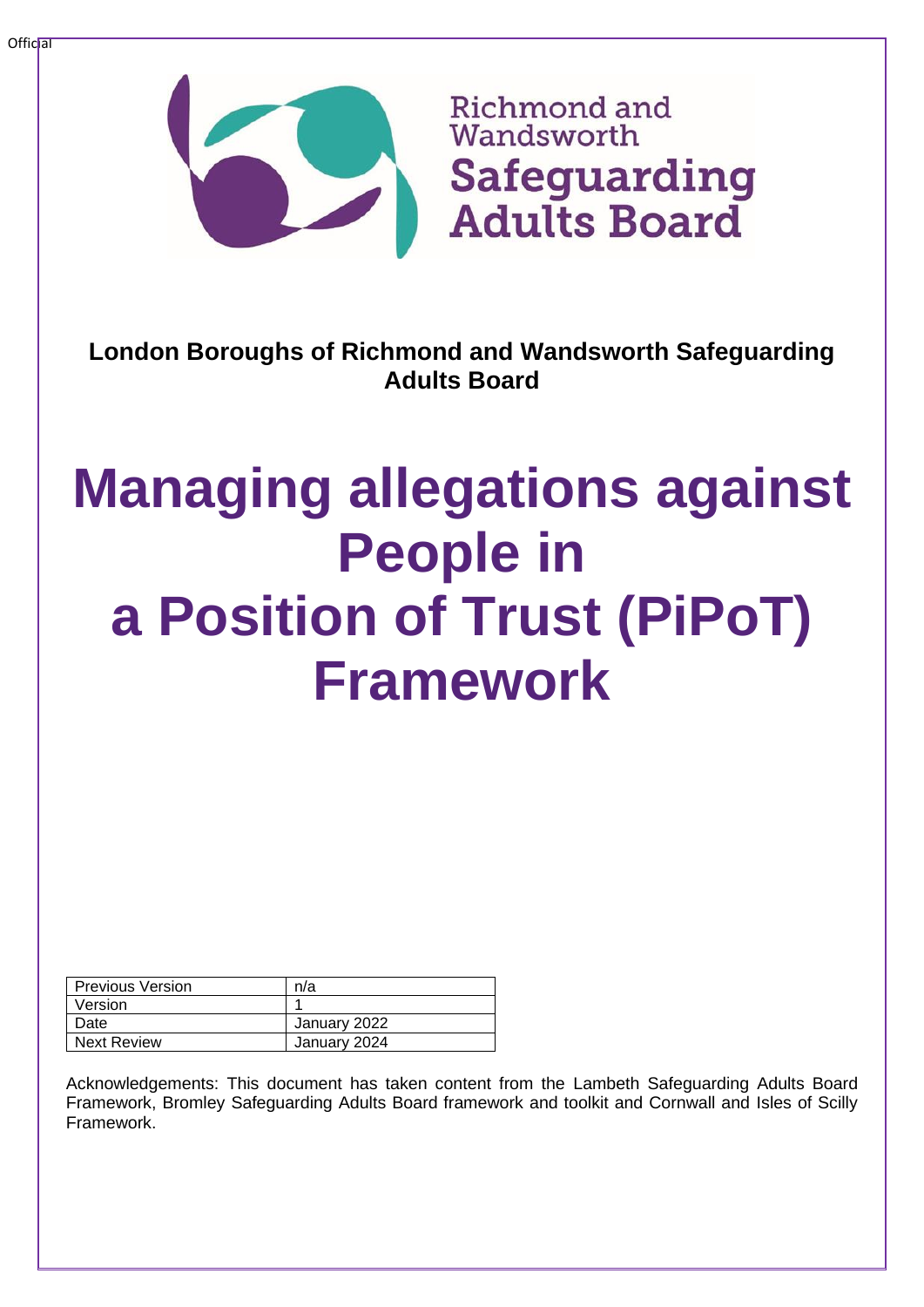# **CONTENTS**

| $\mathbf 1$ .                                                                  |  |
|--------------------------------------------------------------------------------|--|
| 2.                                                                             |  |
| 3.                                                                             |  |
| 4.                                                                             |  |
| 5.                                                                             |  |
| 6.                                                                             |  |
| 7.                                                                             |  |
| 8.                                                                             |  |
| 9.                                                                             |  |
| 10.                                                                            |  |
| 11.                                                                            |  |
| 12.                                                                            |  |
| 13.                                                                            |  |
| 14.                                                                            |  |
| 15.                                                                            |  |
| 16.                                                                            |  |
| APPENDIX 1: Section 6(7) of the Care Act: Local Authority relevant partners 17 |  |
|                                                                                |  |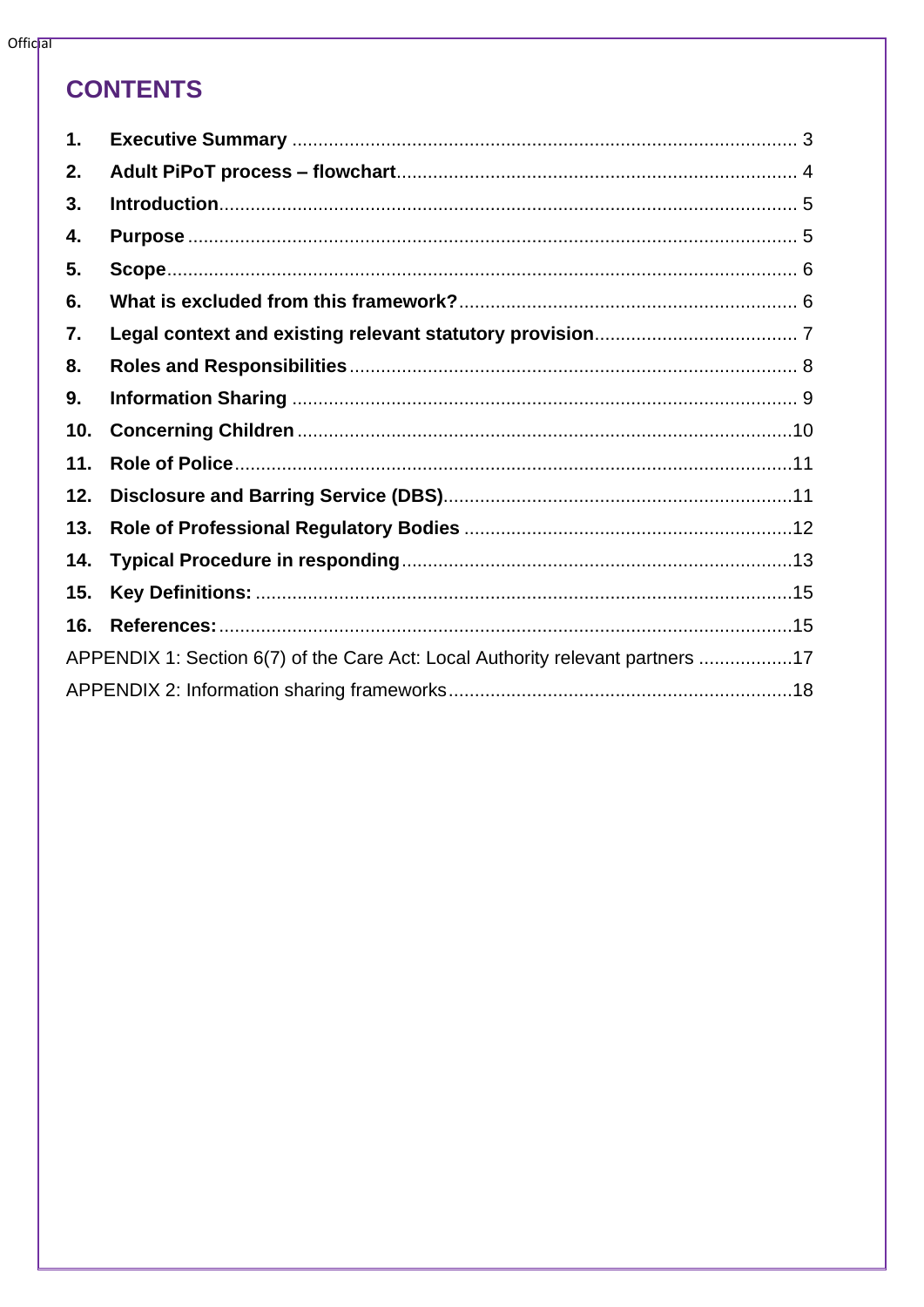# <span id="page-2-0"></span>**1. Executive Summary**

- 1.1. The Care Act does not set out any primary legal duties on the local authority around managing allegations against people who work in a position of trust with adults with care and support needs. The statutory guidance s14.120 – 14.119 does however set out the expectation for local authorities and their relevant partners (as per Section 6(7) of the Care Act 2014) to have their own clear policies for dealing with allegations against people who work in either a paid or unpaid capacity with adults with care and support needs. This framework has been designed to support partners in developing their own procedures and partners are encouraged to consult this when doing so.
- 1.2. In summary, if an organisation is in receipt of information that gives cause for concern about a person in a position of trust, then that organisation should give careful consideration as to whether they should share the information with the person's employers (or student body, or voluntary organisation) to enable them to conduct an effective risk assessment. The receiving organisation becomes the Data Controller as defined by the Data Protection Act 1998 (please refer to Section 4.0 Legal Framework).
- 1.3. Partner agencies and the service providers they commission are individually responsible for ensuring that information relating to people in position of trust (PiPoT) concerns are shared and escalated outside of their organisation in circumstances where this is required. Such sharing of information must be lawful, proportionate and appropriate. Organisations are responsible for making the judgment that this is the case in every instance when they are the data controller.
- 1.4. If, following an investigation a person in a position of trust is removed from their employment or role whether in an employed or volunteer capacity, by either dismissal or permanent redeployment to a non-regulated activity, because they pose a risk of harm to adults with care and support needs, (or would have, had the person not left first), then the employer (or student body, or voluntary organisation) has a legal duty to refer the person to the Disclosure and Barring Service (DBS). It is an offence to fail to make a referral without good reason.
- 1.5. In addition, where appropriate, employers should report workers to the statutory and other bodies responsible for professional regulation and which may apply to the individual such as the Health and Care Professions Council, General Medical Council and the Nursing and Midwifery Council.
- 1.6. If a person subject to a PiPoT investigation attempts to leave employment by resigning in an effort to avoid the investigation or disciplinary process, the employer (or student body, or voluntary organisation) is entitled not to accept that resignation and conclude whatever process has been utilised with the evidence before them. If the investigation outcome warrants it, the employer can dismiss the employee or volunteer instead and make a referral to the DBS. This would also be the case where the person intends to take up legitimate employment or a course of study.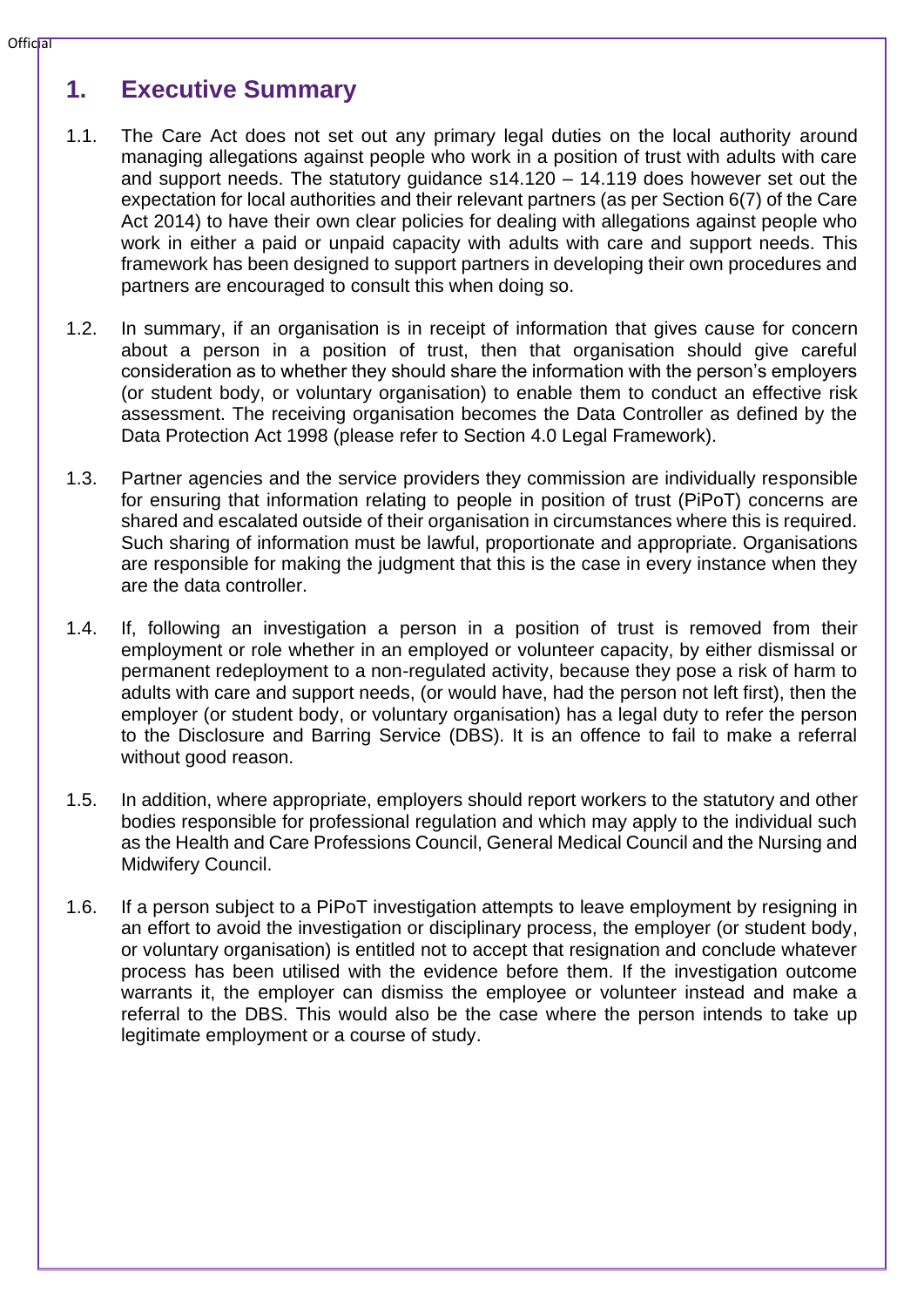<span id="page-3-0"></span>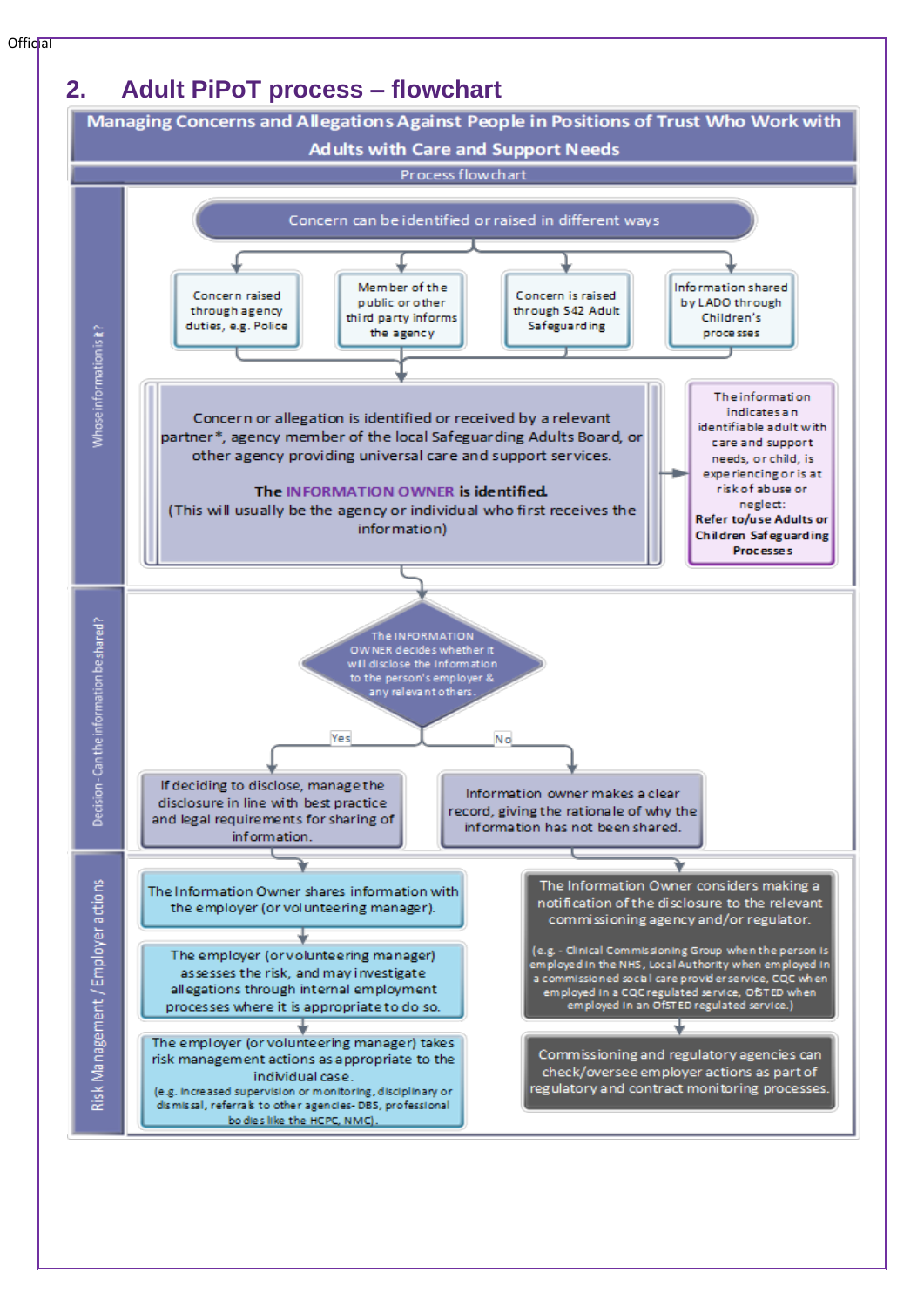# <span id="page-4-0"></span>**3. Introduction**

- 3.1. The Care Act 2014 requires Safeguarding Adult Boards (SABs) to establish and approve a framework and process for member organisations of the SAB to respond to allegations against people working with adults, in either a paid or an unpaid capacity, with care and support needs (i.e., those in a position of trust) should be notified and responded to adults at risk.
- 3.2. The guidance for 'Managing allegations against people in a position of Trust' is contained within section 14 of the [Care and Support Statutory Guidance of the Care Act 2014.](https://www.gov.uk/government/publications/care-act-statutory-guidance/care-and-support-statutory-guidance) Other relevant legislation includes: Data Protection Act 1998/ European General Data Protection Regulation 2018 [GDPR]; Human Rights Act 1998 and employment legislation.
- 3.3. This document is directed at agencies and individuals who are "relevant partners" as defined in Section 6 of the [Care Act 2014,](http://www.legislation.gov.uk/ukpga/2014/23/section/6/enacted) and/or who are members of the Richmond and Wandsworth Safeguarding Adults Board. This document should be read in conjunction with the Richmond and Wandsworth Safeguarding Adults Board Policy.

# <span id="page-4-1"></span>**4. Purpose**

- 4.1. The purpose of this framework is to provide recommended content and a suggested structure for responding to allegations against people in a position of Trust. Each organisation will however be different and will need to use this document to create a policy and procedure that reflects the needs of their organisation and their service users.
- 4.2. The enclosed content provides guidance on how to respond to instances where a relevant agency is alerted to information that may affect the suitability of a professional, or volunteer to work with (or continue to work with) an adult(s) at risk, where such information has originated from activity outside their professional or volunteer role and place of work. The alleged victim, in such circumstances, does not have to be an adult at risk, for example, it could be their partner or a child.
- 4.3. It includes instances when there is an allegation which does not necessarily directly involve an adult at risk, but may have risk implications in relation to the employment or volunteer work of a person in a position of trust (PiPoT).
- 4.4. The Framework is designed to ensure that if information is shared or disclosed it is done so in accordance with the law but in such a way that allows appropriate and proportionate enquiries to be made that ensures adults with care and support needs are protected and public confidence in services is maintained.
- 4.5. The Framework is not a substitute for, but may be used in conjunction with, other formal legal processes; for example: Child Protection, The management of allegations against people working with Children (Working Together 2015), Multi- Agency Risk Assessment Conference (MARAC) and Multi-agency public protection arrangements (MAPPA).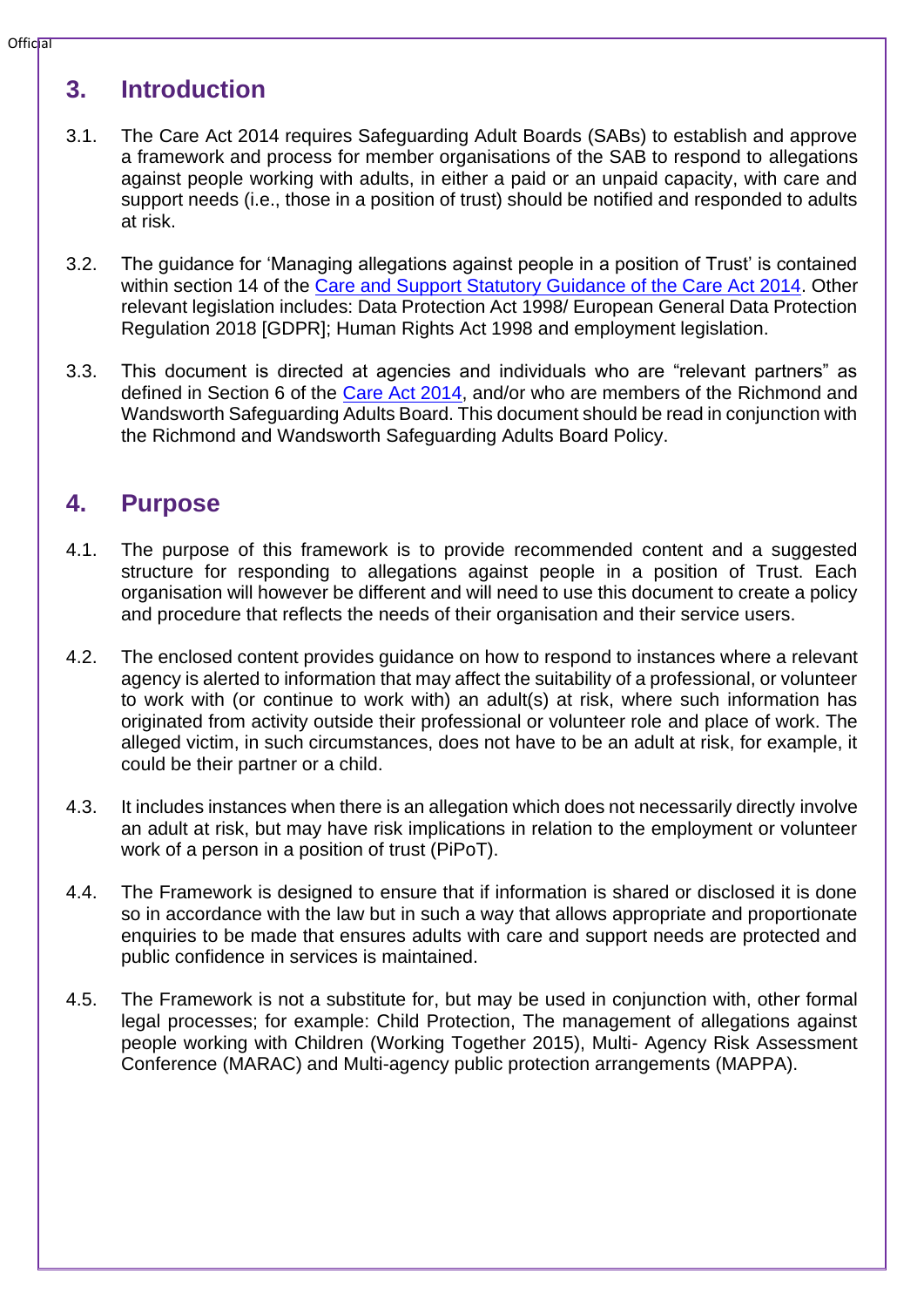#### **Official**

# <span id="page-5-0"></span>**5. Scope**

- 5.1. This framework and process applies to concerns and allegations about:
	- a person who works with adults with care and support needs in a position of trust, whether
	- an employee, volunteer, or student (paid or unpaid); and,
	- where those concerns or allegations indicate the person in a position of trust poses a risk of harm to adults with care and support needs.
- 5.2. Care Act guidance (s.14.123) state that examples of these concerns could include allegations that relate to a person who works with adults with care and support needs who has:
	- behaved in a way that has harmed or may have harmed an adult or child.
	- possibly committed a criminal offence against, or related to, an adult or child.
	- behaved towards an adult or child in a way that indicates they may pose a risk of harm to adults with care and support needs.
- 5.3. This Framework applies whether the allegation relates to a current or an historical concern. Where the allegation or concern is historical, it is also important to ascertain if the person is currently working with adults with care and support needs or children and if that is the case, to consider whether information should be shared with the current employer.
- 5.4. The local authority's relevant partners, as set out in section 6 (7) of the Care Act (see appendix A), and those providing universal care and support services, should have clear policies in line with those from the safeguarding adults board for dealing with allegations against people who work, in either a paid or unpaid capacity, with adults with care and support needs. Such policies should make a clear distinction between an allegation, a concern about the quality of care or practice or a complaint.
- 5.5. This framework does not cover complaints or concerns raised about the quality of the care or professional practice provided by the person in a Position of Trust (PoT). Concerns or complaints about quality of care or practice should be dealt with under the relevant agency or individual complaint, competence or representations processes.

# <span id="page-5-1"></span>**6. What is excluded from this framework?**

- 6.1. This guidance does not apply if the allegations or concerns involve the person's suitability to work with children. If the person is working with children a referral must be made without delay to the Local Authority Designated Officer (LADO) {see section 8}.
- 6.2. People who pose a risk to children may also pose a risk to adults, and vice versa. Those leading on the PiPoT procedure, will need to work closely together to identify risks across both adults and children's services.
- 6.3. Section 14 of the Care Act Care and Support Statutory Guidance states: Safeguarding is not a substitute for:
	- Providers' responsibilities to provide safe and high-quality care and support.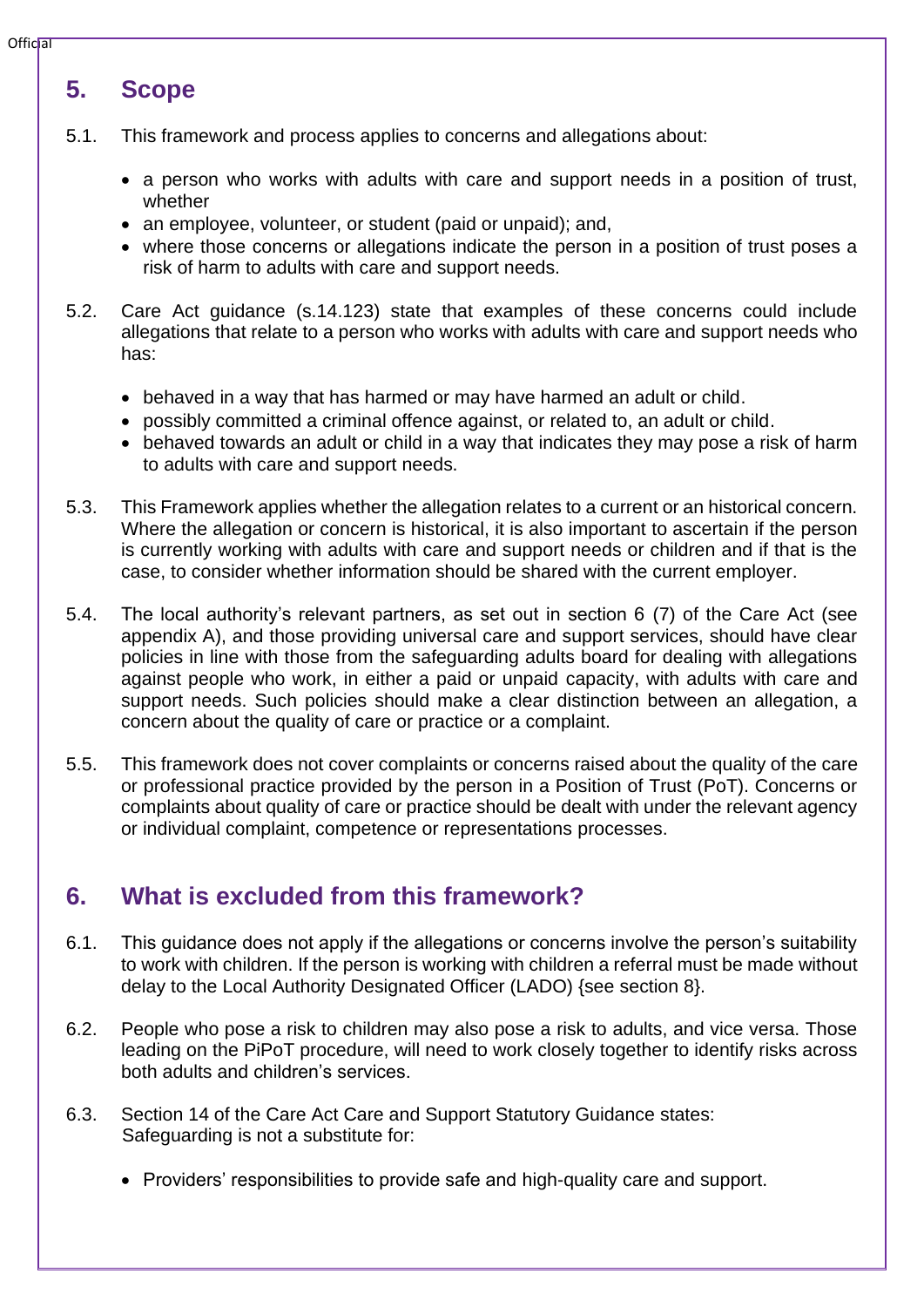- Commissioners regularly assuring themselves of the safety and effectiveness of commissioned services.
- The Care Quality Commission (CQC) ensuring that regulated providers comply with the fundamental standards of care or by taking enforcement action.
- The core duties of the police to prevent and detect crime and protect life and property.
- 6.4. Therefore, careful consideration should be given to distinguish clearly between:
	- A complaint about a professional or volunteer.
	- Concerns raised about the quality of practice provided by the person in a position of trust, that do not meet the criteria for a safeguarding enquiry.
- 6.5. Other relevant bodies and their procedures should be used to recognise, respond to and resolve these issues.

# <span id="page-6-0"></span>**7. Legal context and existing relevant statutory provision**

- 7.1. Section 42 of the Care Act 2014 outlines clear legal duties on the local authority to undertake enquiries in certain circumstances where adults with care and support needs are identified as experiencing or being at risk of abuse or neglect. It does not set out any primary legal duties on the local authority associated with managing allegations against people who work in a position of trust with adults with care and support needs.
- 7.2. The care and support statutory guidance *s14.120 – 14.119* does, however, outline expectations for local authorities *and their relevant partners (as in Section 6(7) of the Care Act 2014)* to have clear policies in line with those from the safeguarding adults board for dealing with allegations against people who work, in either a paid or unpaid capacity, with adults with care and support needs.
- 7.3. As such, this framework builds upon existing relevant statutory provision; particularly legislation that governs the lawful sharing of information, employer responsibilities to risk assess and manage the safety of their service and staff, and the Human Rights Act when balancing one right against another, or one person's rights against the interest of society. Any actions and interventions taken, to address concerns or allegations regarding a person in a position of trust, must be lawful and proportionate, and accord with any relevant statutory provision, for example, Data Protection Act 1998, Human Rights Act 1998 and employment legislation.
- 7.4. In particular however, if an organisation is in receipt of information, that gives cause for concern about a person in a position of trust, then that organisation should give careful consideration as to whether they should share the information with the person's employers, (or student body or voluntary organisation), to enable them to conduct an effective risk assessment.
- 7.5. The receiving organisation becomes the **Data Controller** as defined by the [Data Protection](http://www.legislation.gov.uk/ukpga/1998/29/contents)  [Act 1998 an](http://www.legislation.gov.uk/ukpga/1998/29/contents)d GDPR; Article 4. Partner agencies and the service providers they commission, are individually responsible for ensuring that information relating to PiPoT concerns, are shared and escalated outside of their organisation in circumstances where this is required. Such sharing of information must be lawful, proportionate and appropriate. Organisations are responsible for making the judgment that this is the case in every instance when they are the **Data Controller**.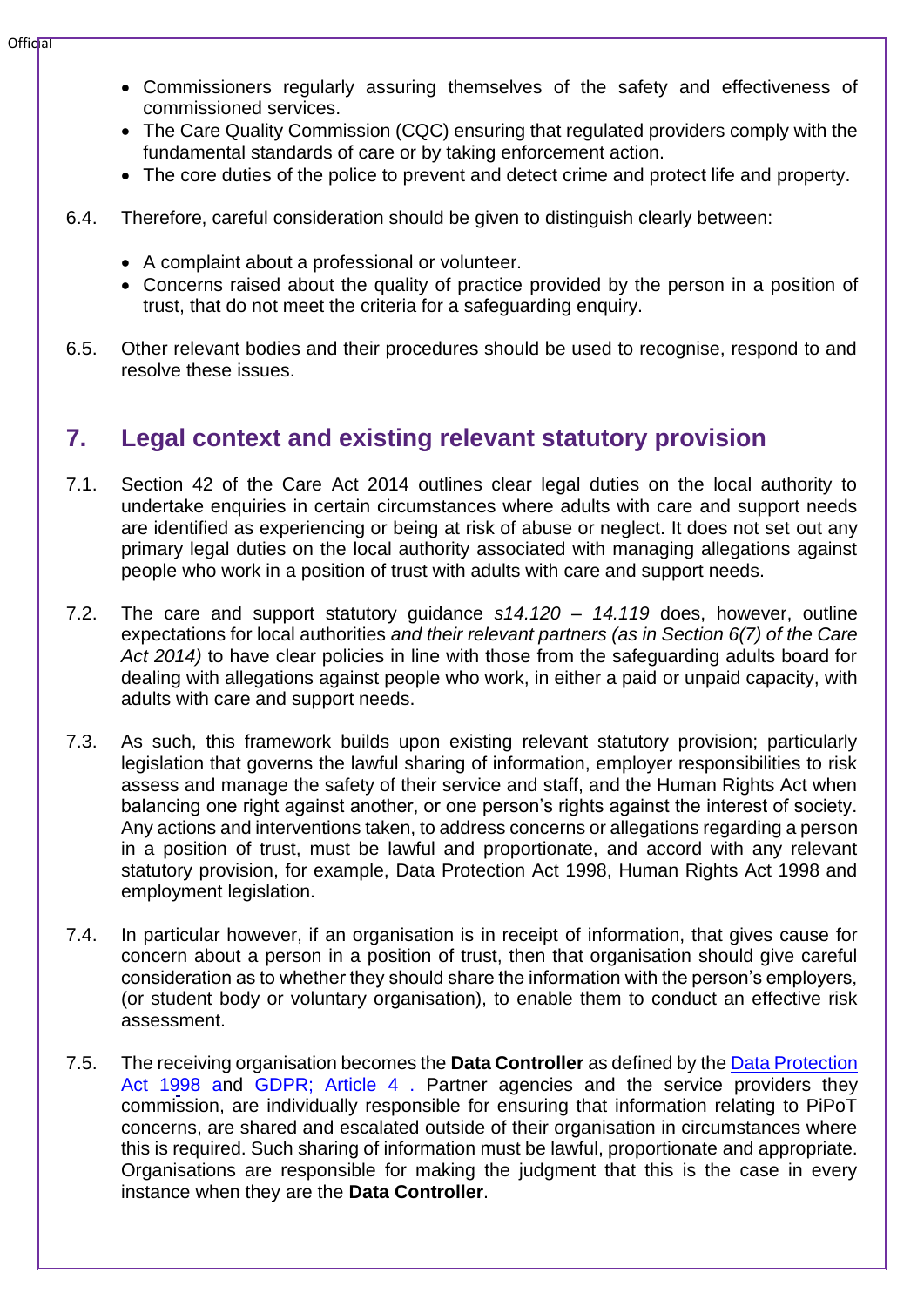#### $Offic$ al

# <span id="page-7-0"></span>**8. Roles and Responsibilities**

8.1. The Richmond and Wandsworth Safeguarding Adults Board requires its partner agencies to be individually responsible for considering how they adopt and implement this framework. The Framework must be followed in all cases by the organisation which first becomes aware of a relevant concern or allegation, where information (whether current or historical) is identified.

## **8.2. Have a clear procedure in place:**

The Care Act 2014 Statutory Guidance requires that employers, student bodies and voluntary organisations should have a clear procedure in place setting out how concerns about a Person in a Position of Trust can be raised safely/anonymously *(including by service users),* how the process works including timescales, for investigation and what support and advice will be available to individuals against whom allegations have been made. There should also be mechanism in place to ensure compliance with this procedure.

## **8.3. Risk assess and taking action:**

Employers (or student body or voluntary organisation) are required to respond in individual cases where concerns are raised about people working in a position of trust, ensuring that the risk is assessed, investigated where appropriate through internal employment processes and that risk management actions are identified and implemented as appropriate to the individual case. The risk assessment must identify any potential risk to adults with care and support needs who use their services, and, if necessary, to take action to safeguard those adults. Where an employee is not aware that the employer has been notified, the timing of involving the employee in the process must be determined according to the impact on the risk.

## **8.4. Support for the person against whom allegation has been made:**

There may be limitations on the amount of information that can be shared at a particular time in order not to prejudice any enquiry/investigation or place any person at risk. Support may be available via occupational health or employee welfare arrangements where they exist. If the person is a member of a union or professional association or network, he or she should be advised that they might wish to seek support from that organisation. The person may also wish to seek independent advice regarding employment issues. Such advice and support, however, should be supplementary to that provided by the employer. There may be occasions where there is a need to agree changes to the person's working arrangements or to the support provided, to safeguard them from unfounded allegations in the future.

## **8.5. Designated person:**

All organisations, partner agencies and the service providers they commission should identify a suitable designated person *within their own organisation* to oversee this area of work i.e., an Adult PiPoT Lead.

## **8.6. Sharing of information:**

Dealing with such situations can be complex due to the competing requirements of balancing individual rights to confidentiality against obligations to disclose information in order to safeguard adults at risk. Partner agencies and the service providers they commission are individually responsible for ensuring that information relating to adult PiPoT concerns are shared and escalated outside of their organisation where this is required and appropriate. Each case must be dealt with on its own facts and with reference to relevant legislation and Information Sharing Protocols particularly when making a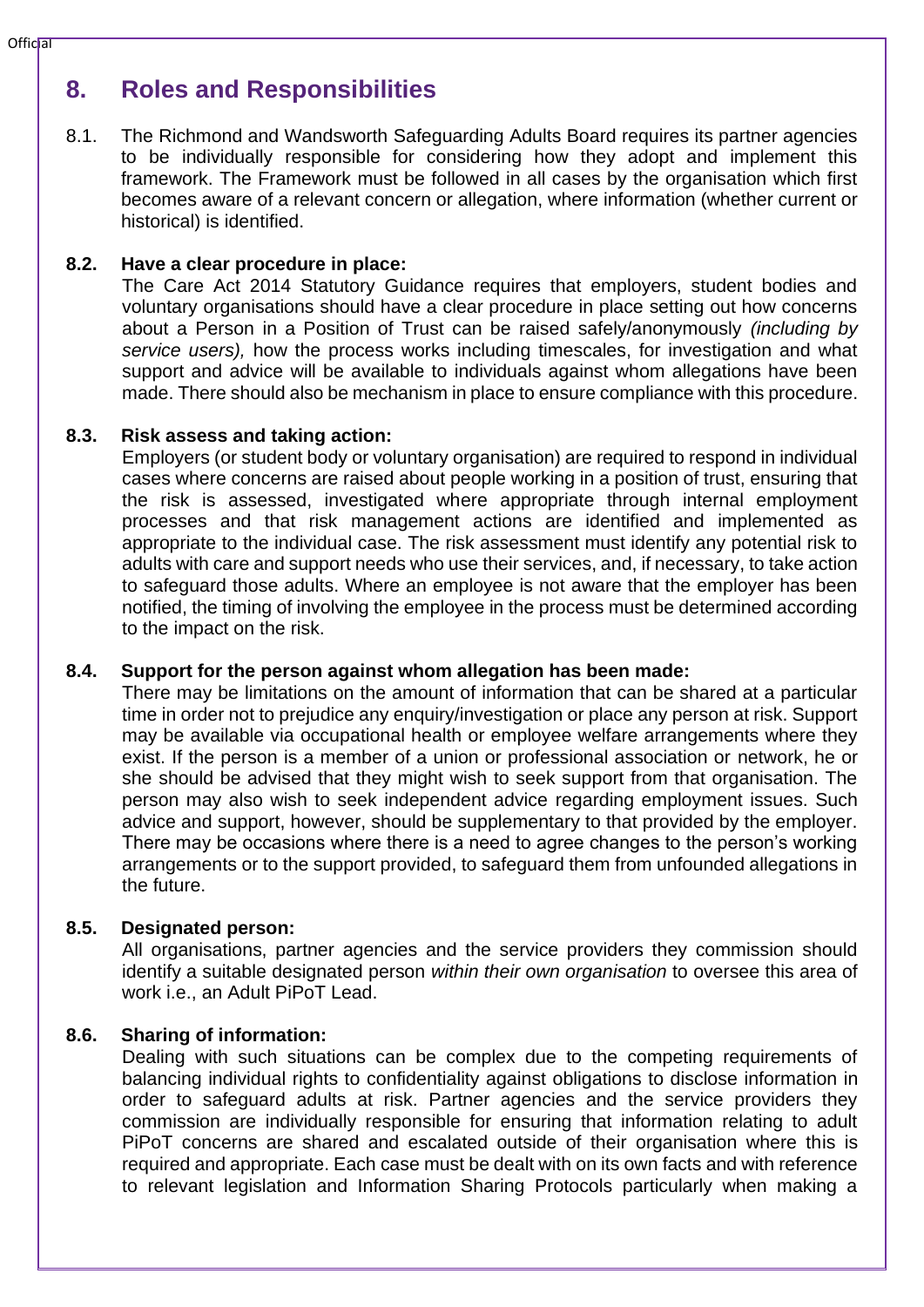decision to disclose confidential information, in order to demonstrate justification and proportionality.

## **8.7. Liaise with police and monitor progress:**

All organisations, partner agencies and the service providers they commission, should ensure that there are appropriate arrangements in place to effectively liaise with the police and other agencies to monitor the progress of cases and ensure that they are dealt with as quickly as possible, consistent with a thorough and fair process.

## 8.8. **Disciplinary hearing processes and responsibilities:**

The need for, and timing of, a disciplinary hearing is a decision for the Senior Manager and HR and will depend on the specific circumstances of the situation. This decision will consider the decisions or findings within any police or safeguarding adults' process and how these may potentially affect decision making within the disciplinary process, and vice versa. Such decisions will need to be reached on a case-by-case basis. Disciplinary hearings will be focused on the conduct of the individual as an employee. Decisions reached should, however, also give due consideration to the Organisation's duty to Safeguarding Children and Adults at risk.

## **8.9. Reporting to Professional bodies/Disclosure and Barring Service (DBS)**

Where a decision is taken to terminate an individual's contract or dismiss the individual (paid worker or unpaid volunteer) from work, the Organisation has a legal duty to make a referral to the Disclosure and Barring Service. Where it is necessary to refer individual employees to the DBS and/or the relevant professional body, these will be made promptly and as soon as possible once the investigation has concluded. This includes sharing with the professional body, the supporting evidence required as part of the referral. If you are unsure whether to refer to a professional body, you can check the referral criteria set out by the specific body that the person is registered with.

## **8.10. Obtaining legal advice:**

Legal advice may be sought due to the legal complexities involved and to ensure an organisation is acting in accordance with the law.

## **8.11. Lessons learnt**

At the conclusion of any PiPoT enquiries, organisations must consider whether the findings demonstrate evidence of a theme or pattern in the context of past and historic PiPoT concerns. Potential themes or system wide issues within the organisation should be identified and appropriate action taken by the organisation so that learning from past events is applied to reduce the risk of harm in the future.

## **8.12. Assurance to the Richmond and Wandsworth Safeguarding Adults Board:**

Each partner agency will be required to provide assurance to the Richmond and Wandsworth Safeguarding Adults Board that they have a PiPoT policy and procedure in place and these arrangements within their organisation are functioning effectively.

# <span id="page-8-0"></span>**9. Information Sharing**

9.1. Decisions on sharing information must be justifiable and proportionate, based on the potential or actual harm to adults or children at risk and the rationale for decision-making should always be recorded.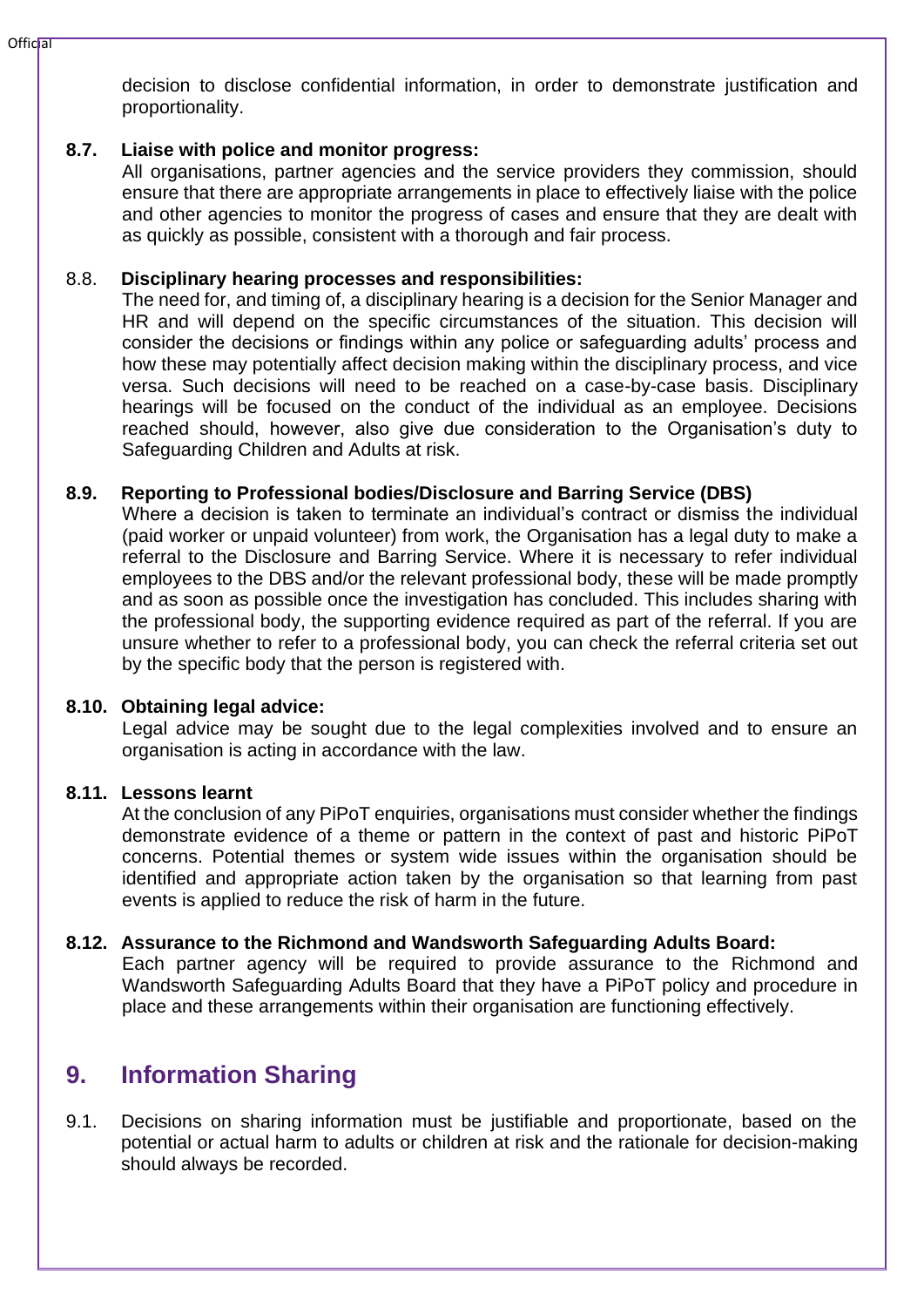- 9.2. When sharing information about adults, children and young people at risk between agencies it should only be shared:
	- Where relevant and necessary, not simply all the information held.
	- With the relevant people who need all or some of the information.
	- When there is a specific need for the information to be shared at that time.
- 9.3. There is a positive duty to share information and to seek the agreement of the subject about whom the information is being shared where it is appropriate, necessary and safe to do so.
- 9.4. There is both a power to share information and a duty to share information. The duty to share information with relevant partners to prevent abuse and crime is contained in the Care Act 2014 and Safeguarding Vulnerable Groups Act 2006. The power to share information is

contained in a number of other information sharing frameworks outlined in appendix B.

9.5. While the Care Act 2014 provides a mechanism for information sharing, the guidance suggests that consent should be obtained where possible. However, if consent is not obtained but judged to be in the public interest to share, then the information can be shared.

# <span id="page-9-0"></span>**10. Concerning Children**

- 10.1. Allegations or incidents with person/s working, paid or unpaid, with children aged 17 years or younger in a position of trust that meet the threshold below are to be referred to the LADO within 24 hours:
	- $\triangleright$  Behaved in a way that has harmed a child, or may have harmed a child.
	- ➢ Possibly committed a criminal offence against or related to a child; or
	- ➢ Behaved towards a child or children in a way that indicates s/he would pose a risk of harm if they work regularly or closely with children.
- 10.2. The LADO will plan with the employer the necessary risk assessment and safety plan, and how the relevant information is gathered.

Contact details are:

Anita Gibbons LADO Wandsworth Town Hall Wandsworth High St, LONDON SW18 2PU

 Mobile Phone; 07974 586461 Email address: [anita.gibbons@richmondandwandsworth.gov.uk](mailto:anita.gibbons@richmondandwandsworth.gov.uk)

Where a suspected crime occurred contact the police on 101 or 999 where an emergency.

 $Offic$ al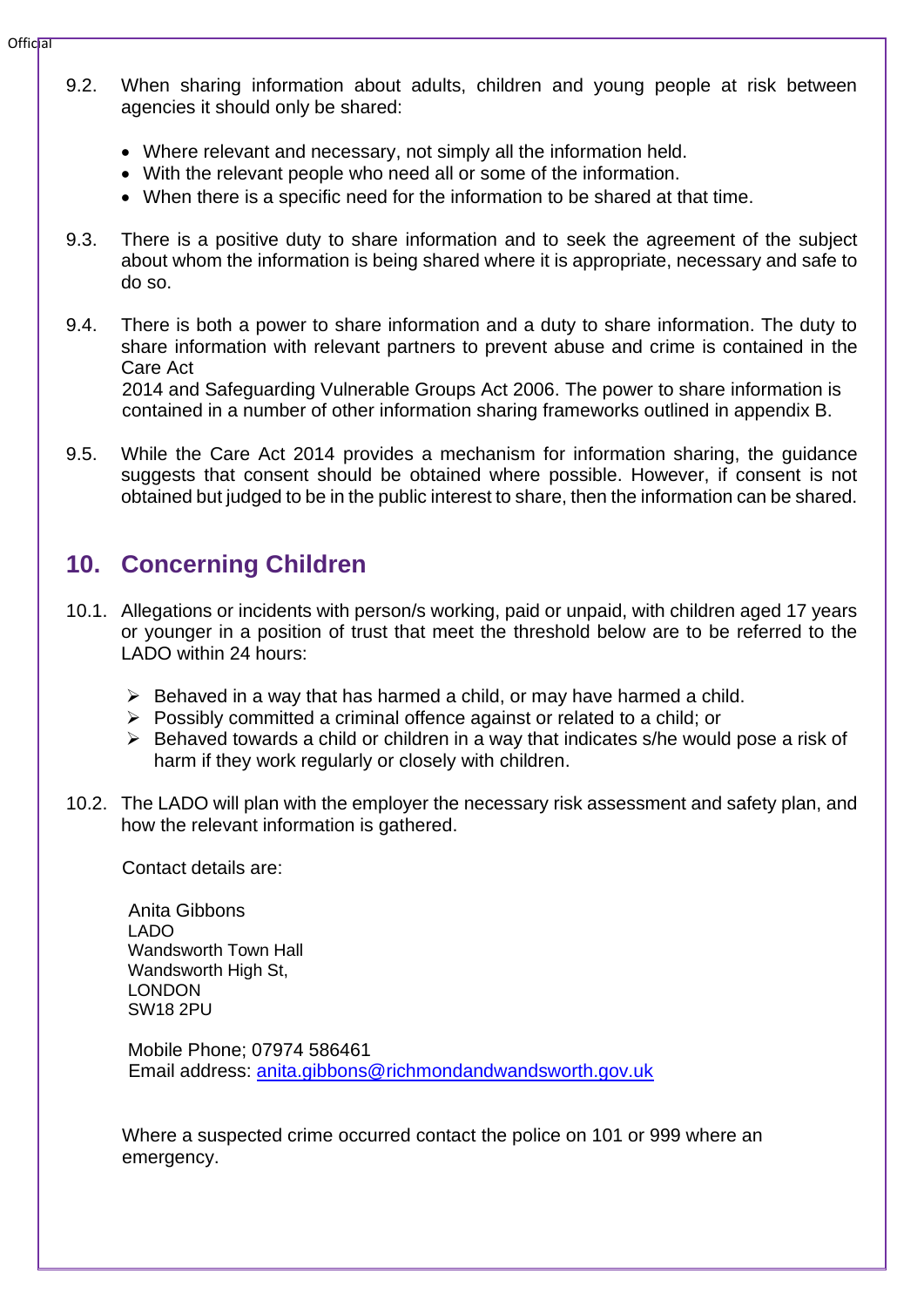# <span id="page-10-0"></span>**11. Role of Police**

## **11.1. The Care Act 2014 guidance**

Section 14.115 states:

The Police and Crown Prosecution Service (CPS) should agree procedures with the local authority, care providers, housing providers, and the NHS/CCG to cover the following situations:

- action pending the outcome of the police and the employer's investigations
- action following a decision to prosecute an individual
- action following a decision not to prosecute
- action pending trial
- responses to both acquittal and conviction

## **11.2. Common law police disclosures**

The common law police disclosure (CLPD) provisions allow forces to proactively provide personal data or sensitive personal data to a third party using common law powers. Chief Officers should locally determine the implementation of CLPD provisions. The CLPD came into effect following the withdrawal of the notifiable occupation scheme [\(HOC](https://www.gov.uk/government/publications/the-notifiable-occupations-scheme-revised-guidance-for-police-forces)  [6/2006\)](https://www.gov.uk/government/publications/the-notifiable-occupations-scheme-revised-guidance-for-police-forces) by the home secretary on 10 March 2015.

# <span id="page-10-1"></span>**12. Disclosure and Barring Service (DBS)**

- 12.1. The [Disclosure and Barring Service \(D](https://www.gov.uk/government/organisations/disclosure-and-barring-service)BS) can bar a person unsuitable to work with vulnerable people, including children, from working in regulated activity in the future. If a person is barred it becomes an offence for an organisation to knowingly engage that person in regulated activity. Employers and managers of people working in 'regulated activity' have a legal duty to make referrals to the Disclosure and Barring Service in certain circumstances. Regulated activity is work – both paid and unpaid – with children or vulnerable adults that meets certain criteria.
- 12.2. In relation to vulnerable people, regulated activity in broad terms includes activities involved in:
	- providing health care
	- providing personal care
	- providing social work
	- providing assistance with cash, bills and/or shopping
	- providing assistance in the conduct of personal affairs
	- conveying the person
- 12.3. If, following an investigation a person in a position of trust is removed, by either dismissal or permanent redeployment, to a non-regulated activity, because they pose a risk of harm to adults with care and support needs, (or would have, had the person not left first), then the employer (or student body or voluntary organisation), has a legal duty to refer the person to the (DBS).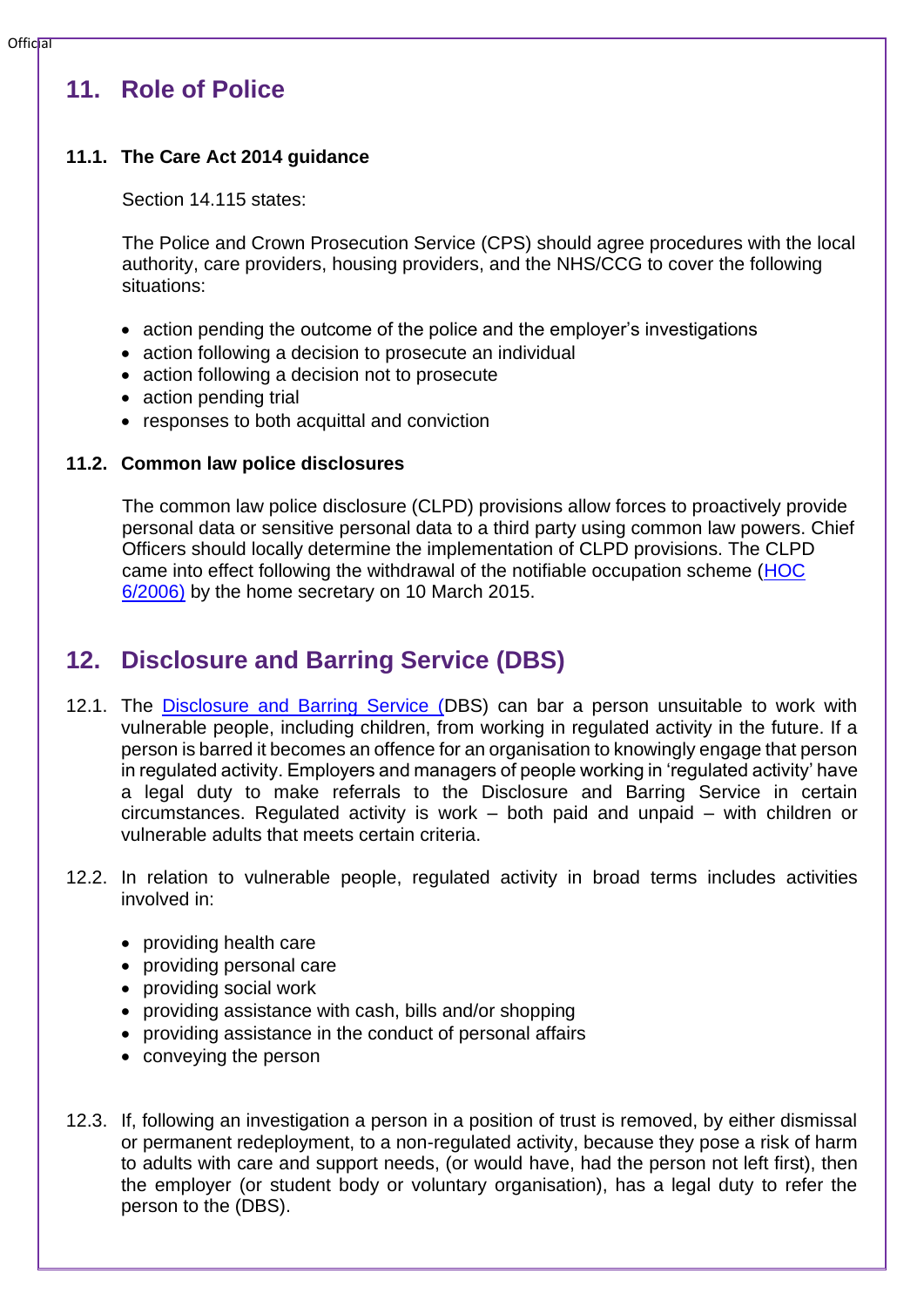- 12.4. It is an offence to fail to make a referral without good reason. In addition, where appropriate, employers should report workers to the statutory and other bodies, responsible for professional regulation such as the Health and Care Professions Council, Social Work England, General Medical Council and the Nursing and Midwifery Council.
- 12.5. If a person subject to a PiPoT investigation, attempts to leave employment by resigning in an effort to avoid the investigation or disciplinary process, the employer (or student body or voluntary organisation), is entitled **not** to accept that resignation and conclude whatever process has been utilised with the evidence before them. If the investigation outcome warrants it, the employer can dismiss the employee or volunteer instead and make a referral to the DBS. This would also be the case where the person intends to take up legitimate employment or a course of study.
- 12.6. There is a duty placed on regulated activity providers and personnel suppliers to make a DBS referral in circumstances where they have permanently removed a person from 'regulated activity' through dismissal or permanent transfer (or would have if the person had not left, resigned, retired or been made redundant); because the person has:
	- Been cautioned or convicted for a relevant offence; or
	- Engaged in relevant conduct in relation to children and/or adult at risk [i.e. an action or inaction (neglect) that has harmed a child or adult at risk or put them at risk of harm]; or
	- Satisfied the Harm Test in relation to children and/or adult at risk [i.e. there has been no relevant conduct (i.e. no action or inaction) however a risk of harm to a child or adult at risk still exists].

# <span id="page-11-0"></span>**13. Role of Professional Regulatory Bodies**

- 13.1. If a 'person in a position of trust' is registered with a professional regulatory body and there are concerns about their fitness to practice, the employer/volunteer manager must consult the professional regulatory body's guidance and consider when they should refer the matter to that professional body.
- 13.2. The main function of each professional regulatory body is to protect the public.

To do this they will:

- set standards for registrants' education and training, professional skills, conduct, performance, and ethics.
- keep a register of professionals who meet those standards.
- take action when professionals on the Register do not meet those standards; and
- approve programmes which professionals must complete to register with them.
- 13.3. A professional regulatory body has a range of actions that can be imposed in cases where professionals do not meet their standards. They can decide to:
	- make an interim suspension order while an enquiry is being undertaken
	- impose a caution order. The 'caution' will appear against the registrant's name on the register.
	- impose a 'conditions of practice order' which is a restriction or conditions on the registrant's registration.
	- suspend registration, this can be for up to one year; or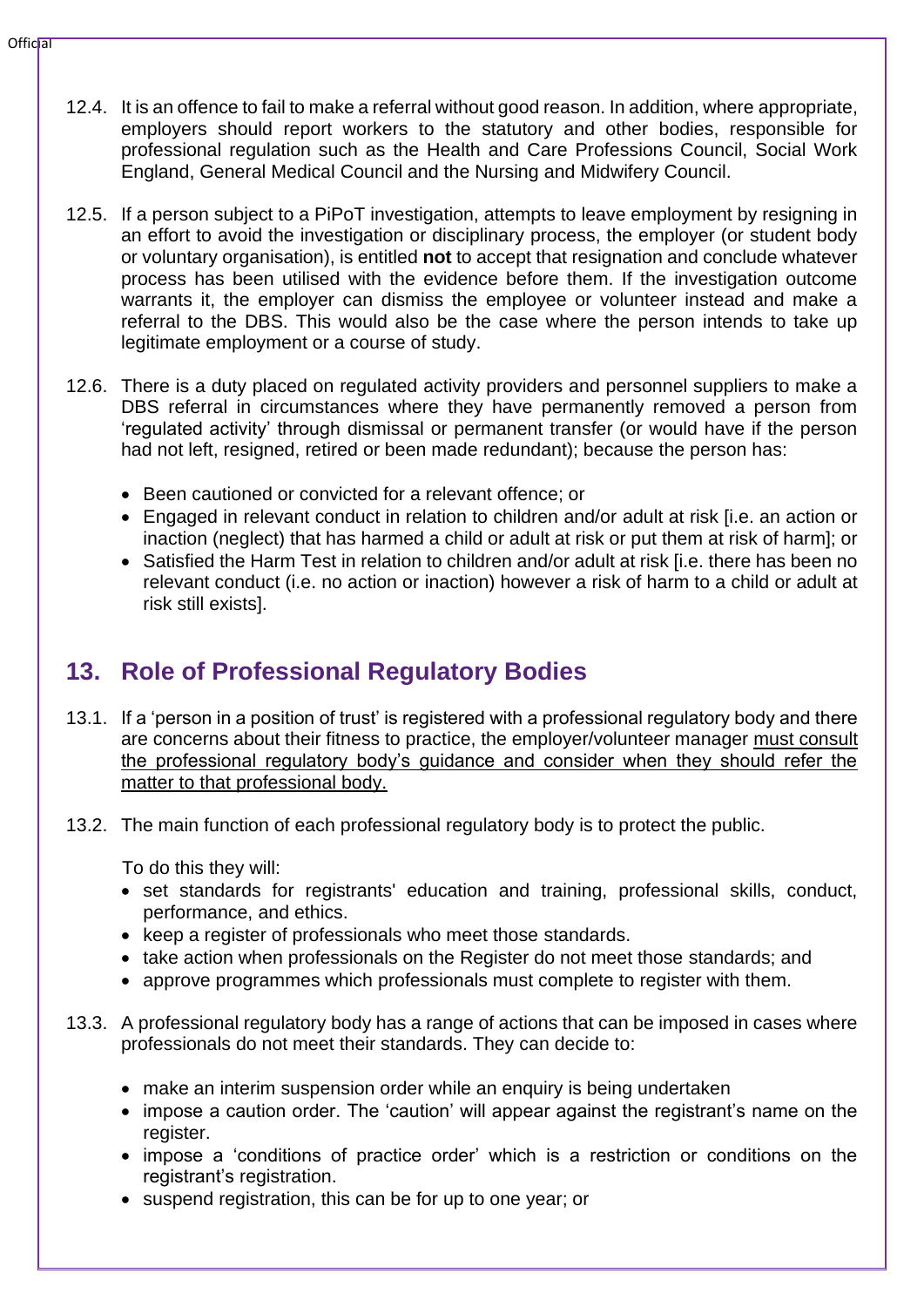- make a 'striking-off order', removing the registrant's name from the register.
- 13.4. The principal professional regulatory bodies within health and social care are:
	- Nursing and Midwifery Council [\(www.nmc-uk.org](http://www.nmc-uk.org/))
	- Health and Care Professions Council [\(www.hcpc-uk.org\)](http://www.hcpc-uk.org/)
	- Social Work England [\(https://www.socialworkengland.org.uk/ \)](https://www.socialworkengland.org.uk/)
	- General Medical Council [\(www.gmc-uk.org\)](http://www.gmc-uk.org/)
	- General Optical Socie[ty \(www.optical.org\)](http://www.optical.org/)
	- General Dental Socie[ty \(www.gdc-uk.org\)](http://www.gdc-uk.org/)
	- General Chiropractic Council [\(www.gcc-uk.org\)](http://www.gcc-uk.org/)
	- Royal Pharmaceutical Society of Great Britain [\(www.rpsgb.org.uk](http://www.rpsgb.org.uk/))
	- General Osteopathic Council [\(www.osteopathy.org.uk\)](http://www.osteopathy.org.uk/)
- 13.5. Notification to a professional regulatory body is the responsibility of the employer. Where this action has been agreed with the local authority Safeguarding Adult Manager (SAM) (as part of a formal S42 safeguarding process), confirmation should be provided to the lead officer that the action has been completed.

# <span id="page-12-0"></span>**14. Typical Procedure in responding**

## **1) When concerns about a Person in a Position of Trust are identified**

The person who becomes aware of the information relating to the concern or allegation is expected to:

➢ Pass this information to a Senior Manager/Director (or the Allegations Manager (AM)/ PiPoT Lead) within the Organisation

## *The AM/PiPoT Lead must:*

- $\triangleright$  Consider if the information indicates that any immediate risk management actions are needed
- ➢ Consider whether the allegation or concern indicates a criminal offence has occurred or may occur. If so, the allegation or concern must be reported to the Police; early liaison with Police should take place to agree next steps and to avoid contamination of evidence; if a criminal investigation is required, this will take primacy over an agency or organisation's internal investigation.
- ➢ Where the information indicates the person also works with and could pose a risk of harm to children*,* refer to the Richmond or Wandsworth LADO (see section 10).
- $\triangleright$  Make a decision whether the information should be disclosed to the person's employer and manage the disclosure in line with legal and best practice requirements for information sharing.
- $\triangleright$  Record the information and decisions clearly, including the rationale for any decision made.
- $\triangleright$  If the allegation relates to alleged abuse or neglect of an adult(s) at risk (as per S42 criteria), then a safeguarding adults concern should be raised with the local authority where the abuse is occurring.
- ➢ Allegations against people who work with adults should not be dealt with in isolation. Any action necessary to address corresponding welfare concerns in relation to an adult involved should be taken without delay and in a coordinated manner.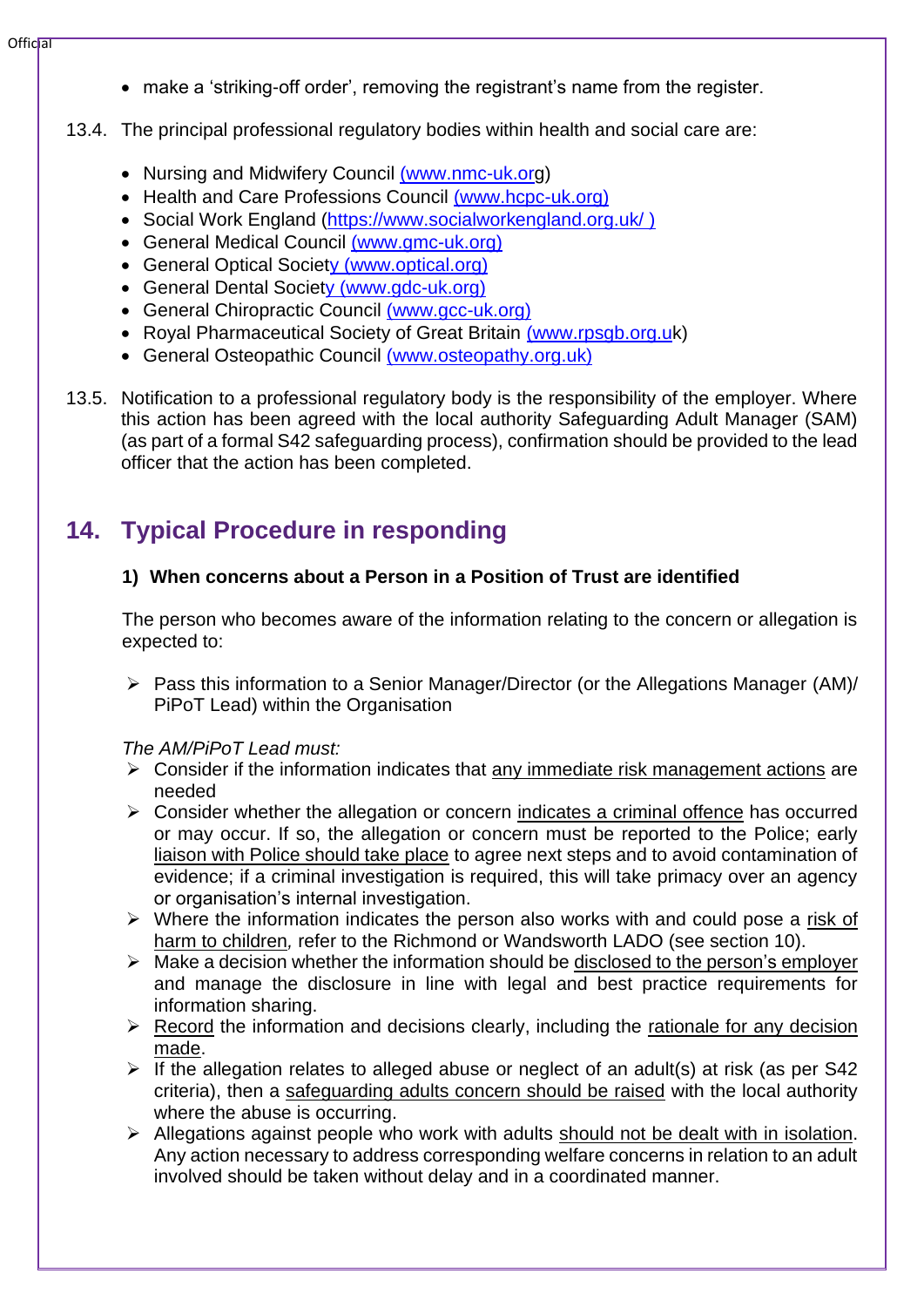## **2) When an investigation is underway**

- ➢ It is essential that every effort be made to *maintain confidentiality* and manage communications while an allegation against an employee is being investigated.
- $\triangleright$  The initial response must be to assess risk and draw up a risk management plan which is likely to involve a meeting which includes the following people:
	- Senior Manager of Employee *(line manager may sometimes not be best to involve)*
	- Senior Manager within Organisation/ Adult Safeguarding Lead/ Allegations Manager/ PiPoT Lead.
	- Human Resources Department Manager (HR)
	- Employee *(when appropriate)*
	- Employees' representative e.g. union *(when appropriate)*
- $\triangleright$  If an allegation concerns the actions of a professional, or volunteer which relate to alleged abuse or neglect of an adult at risk (S42 criteria met) and this amounts to a safeguarding enquiry, then such an allegation should be dealt with in the same way, however alongside an adult safeguarding enquiry (with the local authority where the abuse is occurring/occurred).
- $\triangleright$  If an investigation into an allegation is being carried out by another organisation that is not the person's employer, then that organisation must determine when to notify the employer. If the initial action is to simply check the details of the allegation, the organisation who is the data owner, may determine that it is not appropriate to notify the employer (e.g., no clear risk to share the information). Once the employer is notified about an allegation that is being investigated by another organisation, the employer must consider what if any, additional investigation it may need to carry out itself. It is sensible that the two processes be aligned as closely as possible so as to ensure risks are appropriately/jointly managed.
- ➢ **If the employer is conducting the investigation, then this will be led by HR's procedures which should be in line with the organisation's disciplinary procedures.**
- ➢ The Police/DBS must be notified *where appropriate*.
- $\triangleright$  The member of staff should be provided with appropriate support throughout the investigation

## **3) Once an investigation is complete**

- $\triangleright$  The outcome of the disciplinary investigation must be fed back to the staff member and where relevant, the person(s) at risk and other involved parties.
- $\triangleright$  Consideration must be paid to supporting the member of staff through integration back into the workplace should this be appropriate post investigation. This is particularly relevant where the allegation has been found to be false/unfounded. Ongoing support for the member of staff should be offered through Occupational Health.
- ➢ Where the allegation has been founded, and the employee dismissed, a referral to DBS and relevant professional body (where relevant) must be made.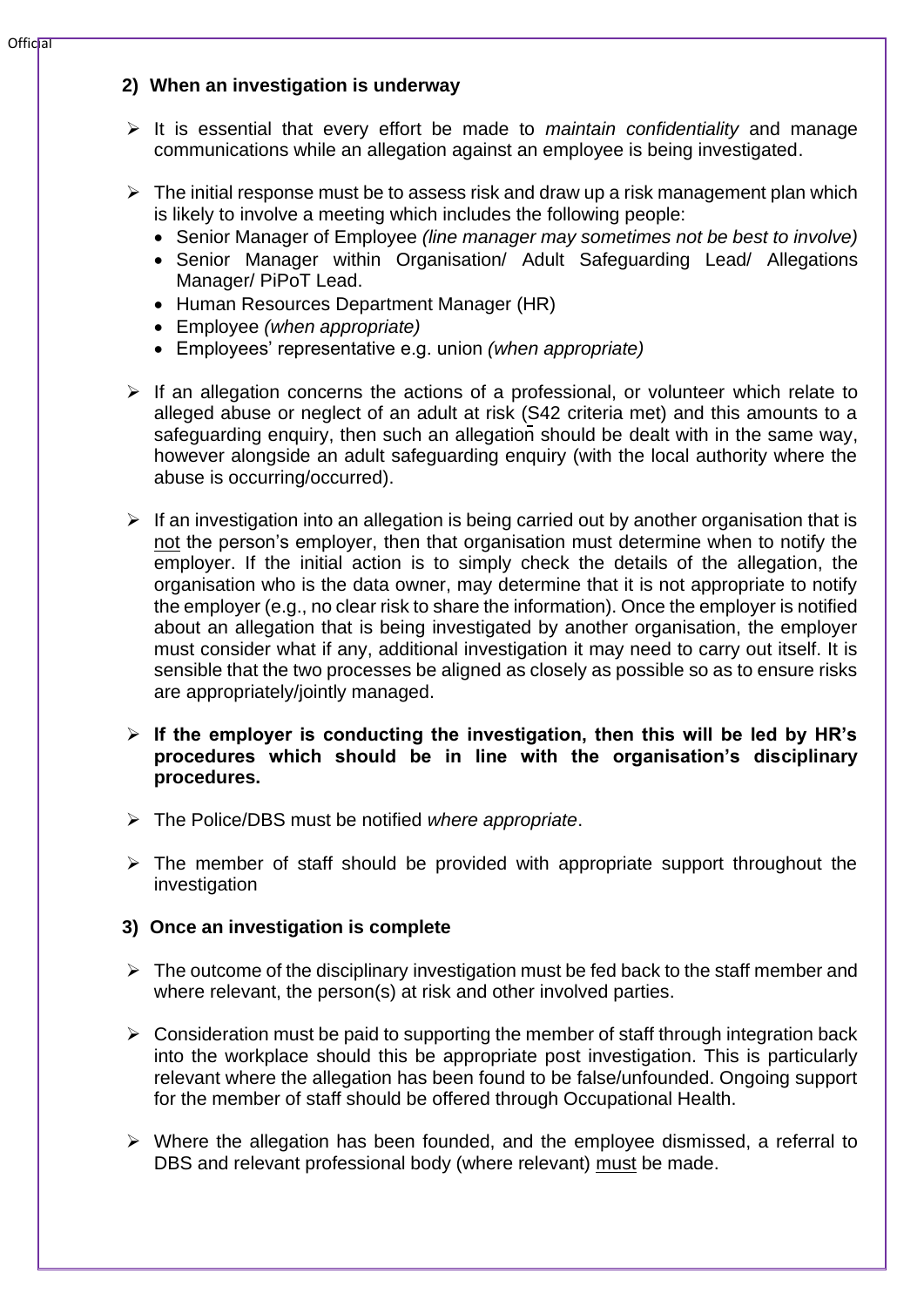# <span id="page-14-0"></span>**15. Key Definitions:**

**Data Subject:** Both the Data Protection Act 1998 and the GDPR define Data Subject as an individual who is the subject of personal data. In other words, the data subject is the individual whom particular personal data is about. The Act does not count, as a data subject, an individual who has died or who cannot be identified or distinguished from others.

**Data Controller:** a person who (either alone or jointly or in common with other persons) determines the purposes for which and the way any personal data are, or are to be, processed. In other words, the Data Controller is the organisation or individual who first becomes aware of the allegation or concern. The Data Controller is the owner of the information and has responsibility for taking appropriate action i.e., risk assess and decide whether disclosure to other bodies should be made. It is the Data Controller that must exercise control over the processing and carry data protection responsibility for it. The Data Controller must be a "person" recognised in law, that is to say:

- individuals
- organisations; and
- other corporate and unincorporated bodies of persons.

Data Controllers will usually be organisations, but can be individuals, for example selfemployed consultants. An individual given responsibility for data protection in an organisation will be acting on behalf of the organisation, which will be the Data Controller.

In relation to Data Controllers, the term jointly is used where two or more persons (usually organisations), act together to decide the purpose and manner of any data processing. The term in common applies where two or more persons share a pool of personal data that they process independently of each other. Data Controllers must ensure that any processing of personal data, for which they are responsible, complies with the act. Failure to do so risks enforcement action, even prosecution and compensation claims from individuals.

**Data Processor:** in relation to personal data, a data processor means any person (other than an employee of the Data Controller) who processes the data on behalf of the Data Controller.

# <span id="page-14-1"></span>**16. References:**

Information Commissioner's Office – Data Controllers and Data Processors: What Difference is and What the Governance Implications are. Data Protection Act [\(https://ico.org.uk/media/for-](https://ico.org.uk/media/for-organisations/documents/1546/data-controllers-and-data-processors-dp-guidance.pdf) [organisations/documents/1546/data-controllers-and-data](https://ico.org.uk/media/for-organisations/documents/1546/data-controllers-and-data-processors-dp-guidance.pdf)[processors-dp-guidance.pdf\)](https://ico.org.uk/media/for-organisations/documents/1546/data-controllers-and-data-processors-dp-guidance.pdf)

Information Commissioner's Officer – Guide to the General Data Protection Regulation (GDPR) [\(Guide to the General Data Protection Regulation \(GDPR\)\)](https://ico.org.uk/for-organisations/guide-to-the-general-data-protection-regulation-gdpr/)

Information Commissioner's Officer – Guide to the Data Protection Act [\(https://ico.org.uk/for-organisations/guide-to-the-general-data-protection-regulation-gdpr/\)](https://ico.org.uk/for-organisations/guide-to-the-general-data-protection-regulation-gdpr/)

Information Commissioner's Officer – Under the GDPR, the data protection principles set out the main responsibilities for organisations.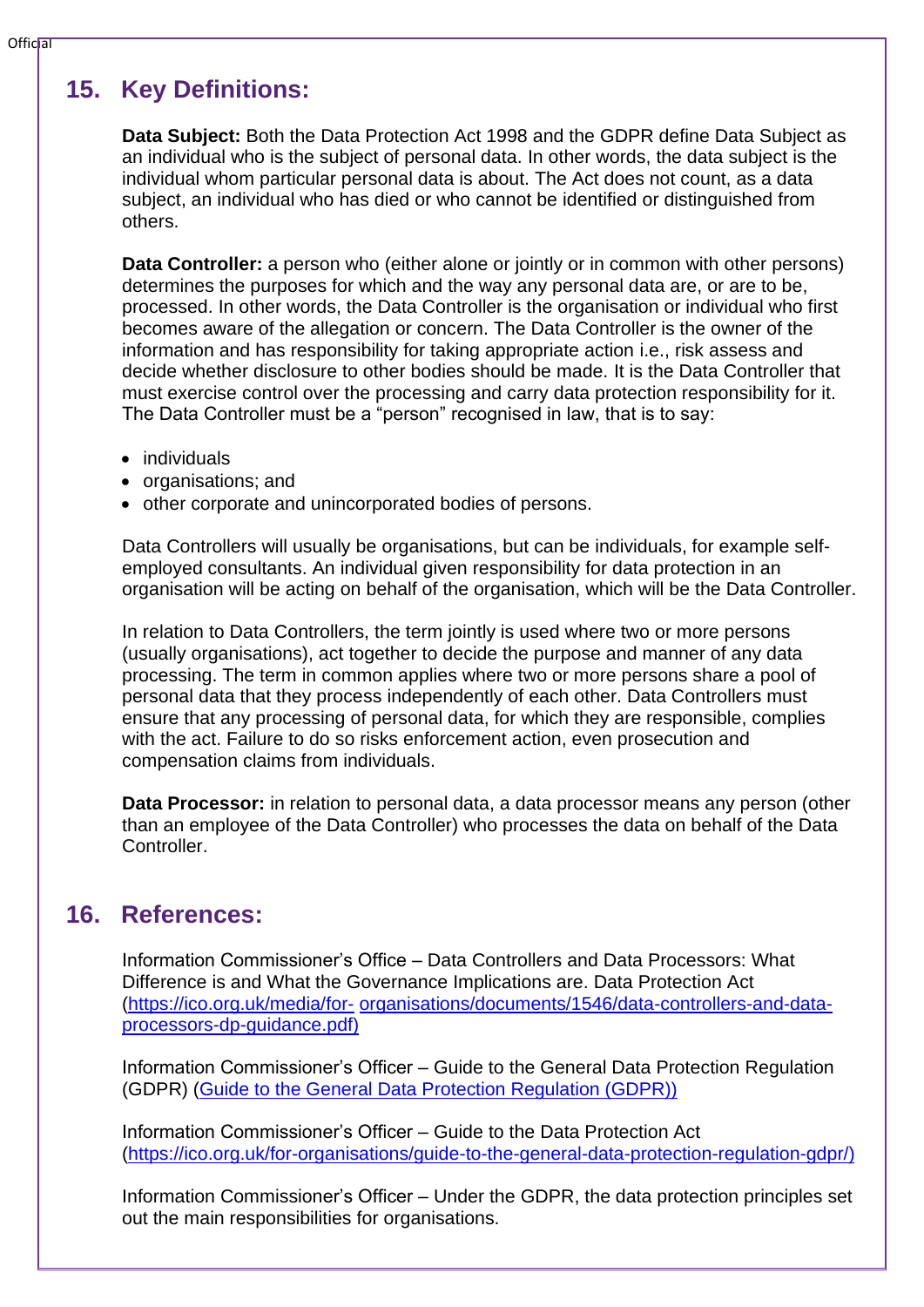[\(https://ico.org.uk/for-organisations/guide-to-the-general-data-protection-regulation](https://ico.org.uk/for-organisations/guide-to-the-general-data-protection-regulation-gdpr/principles/)[gdpr/principles/\)](https://ico.org.uk/for-organisations/guide-to-the-general-data-protection-regulation-gdpr/principles/)

West Midlands Adult Position of Trust Framework: A Framework and Process for responding to allegations and concerns against people working with adults with care and support needs (2017)

SCIE: Seven golden rules for information-sharing [https://www.scie.org.uk/care-act-2014/safeguarding-adults/sharing-information/seven](https://www.scie.org.uk/care-act-2014/safeguarding-adults/sharing-information/seven-golden-rules.asp)[golden-rules.asp](https://www.scie.org.uk/care-act-2014/safeguarding-adults/sharing-information/seven-golden-rules.asp)

Common Law Police Disclosure Guidance <https://www.gov.uk/government/publications/common-law-police-disclosure>

HM Government: Information Sharing: Guidance for practitioners and managers (2009) [https://www.gov.uk/government/publications/safeguarding-practitioners-information](https://www.gov.uk/government/publications/safeguarding-practitioners-information-sharing-advice)[sharing-advice](https://www.gov.uk/government/publications/safeguarding-practitioners-information-sharing-advice)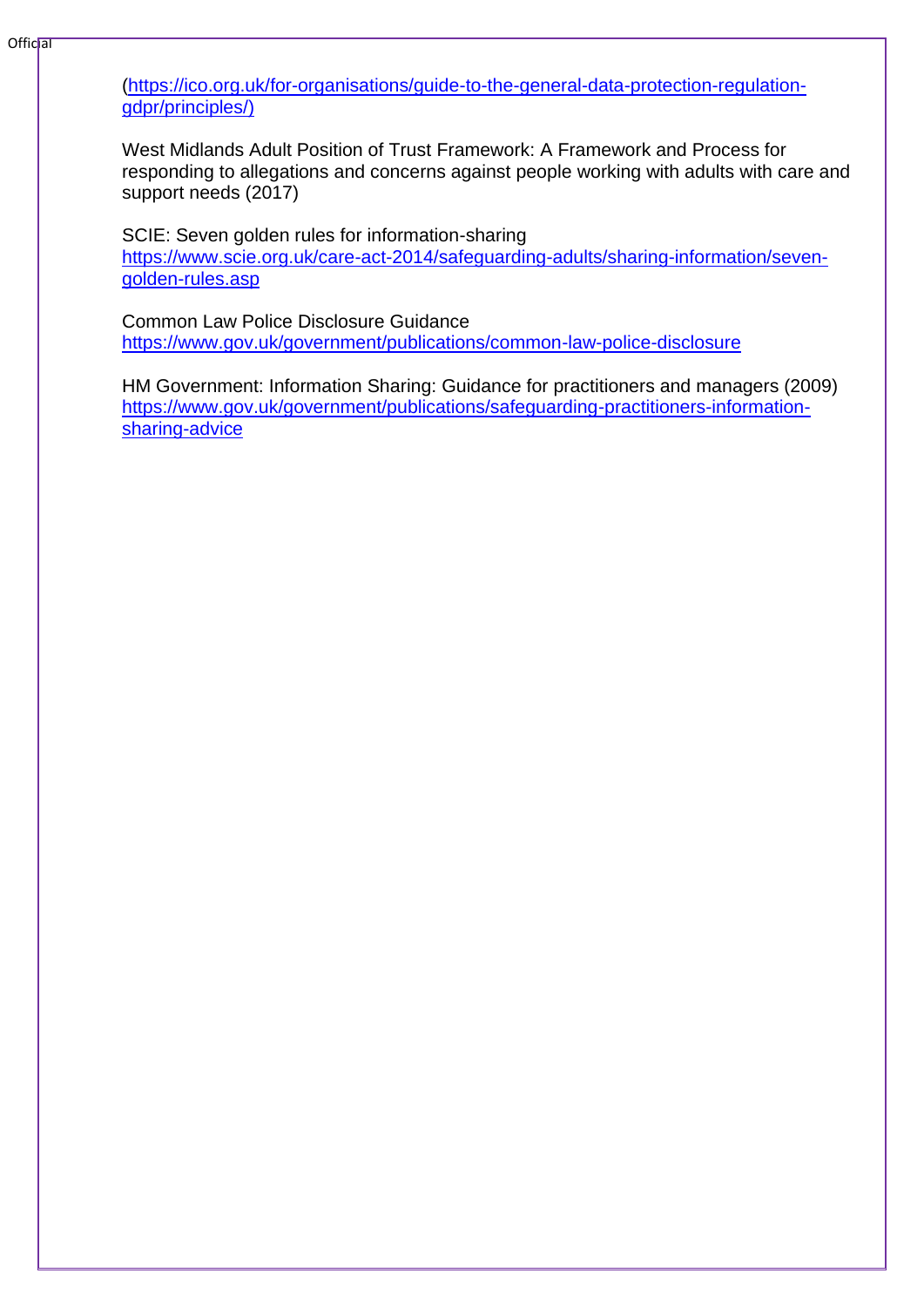# <span id="page-16-0"></span>**APPENDIX 1: Section 6(7) of the Care Act: Local Authority relevant partners**

The local authority's relevant partners, as set out in section 6 (7) of the Care Act, and those providing universal care and support services, should have clear policies in line with those from the safeguarding adults board for dealing with allegations against people who work, in either a paid or unpaid capacity, with adults with care and support needs. Such policies should make a clear distinction between an allegation, a concern about the quality of care or practice or a complaint.

According to Section 2 of the Care Act 2014 a local authority must co-operate, in the exercise of its functions under this Part, with such other persons as it considers appropriate who exercise functions, or are engaged in activities, in the authority's area relating to adults with needs for care and support or relating to carers.

Section 3 of the Care Act 2014 provides examples of persons with whom a local authority may consider it appropriate to co-operate for the purposes of subsection 2:

- a) a person who provides services to meet adults' needs for care and support, services to meet carers' needs for support or services, facilities or resources of the kind referred to in section 2(1).
- b) a person who provides primary medical services, primary dental services, primary ophthalmic services, pharmaceutical services or local pharmaceutical services under the National Health Service Act 2006.
- c) a person in whom a hospital in England is vested which is not a health service hospital as defined by that Act.
- d) a private registered provider of social housing.

According to Section 6(7) of the Care Act 2014 each of the following is a relevant partner of a local authority:

- a) where the authority is a county council for an area for which there are district councils, each district council.
- b) any local authority, or district council for an area in England for which there is a county council, with which the authority agrees it would be appropriate to co-operate under this section.
- c) each NHS body in the authority's area.
- d) the Minister of the Crown exercising functions in relation to social security, employment and training, so far as those functions are exercisable in relation to England.
- e) the chief officer of police for a police area the whole or part of which is in the authority's area.
- f) the Minister of the Crown exercising functions in relation to prisons, so far as those functions are exercisable in relation to England.
- g) a relevant provider of probation services in the authority's area.
- h) such person, or a person of such description, as regulations may specify.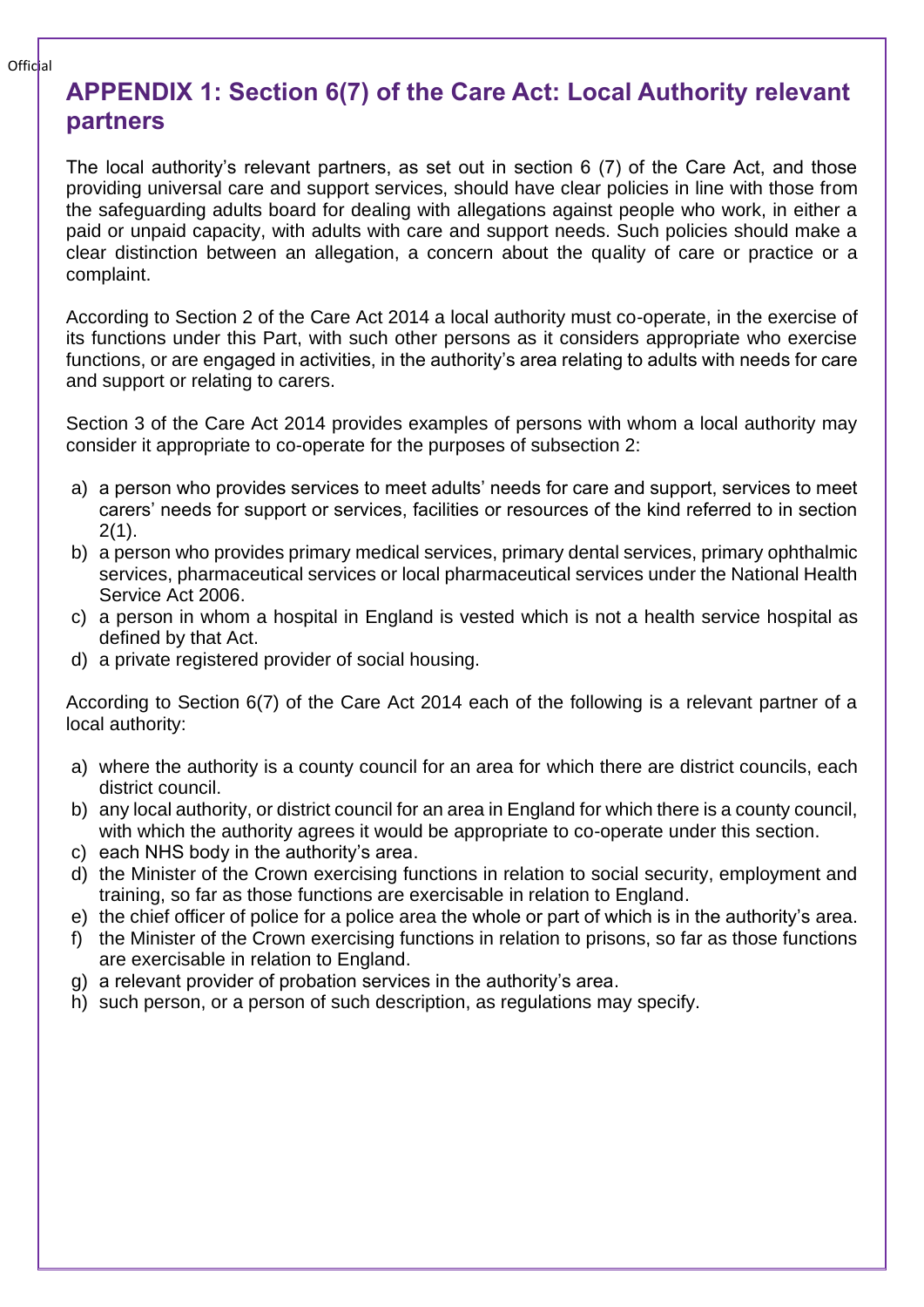# <span id="page-17-0"></span>**APPENDIX 2: Information sharing frameworks**

## **Confidentiality**

The rules on confidentiality, privacy and the need to safeguard personal information arise from both legislation and case law. These enshrine the need for fair and ethical treatment of information where there is a duty of confidence, issues of privacy or where personal information is involved.

The common law duty of confidentiality is not a written Act of Parliament. It is "common" law. This means that it has been established over a period of time through the Courts. It recognises that some information has a quality of confidence, which means that the individual or organisation that provided the information has an expectation that it will not be shared with or disclosed to others.

For information to have a quality of confidentiality it is generally accepted that:

- it is not "trivial" in its nature.
- it is not in the public domain or easily available from another source,
- it has a degree of sensitivity,
- it has been communicated for a limited purpose and in circumstances where the individual or organisation is likely to assume an obligation of confidence. For example, information shared between a solicitor/client, health practitioner/patient.

In such circumstances the information should only be disclosed:

- with the permission of the provider; or,
- if the confidentiality requirement is overridden by legislation; or,
- if an effective case 'that it is the public interest' can be made.

## **Data Protection Act 1998 and the GDPR**

The Data Protection Act (DPA) requires anyone who handles the personal information of living individuals to comply with eight data protection principles. It also gives individuals rights over their personal information. In assessing whether you are handling personal data within the law, these principles are critical and the most important of them are:

- the 1<sup>st</sup> Principle, which requires processing to be fair and lawful and requires criteria to be met to achieve this;
- the 2<sup>nd</sup> Principle, which requires personal data to be processed for one or more lawful purposes;
- the 3<sup>rd</sup> Principle, which requires personal data to be protected against unauthorised or unlawful processing and against accidental loss, destruction or damage.

The [Information Commissioners Office \(I](https://ico.org.uk/)CO) upholds information rights in the public interest, promoting openness by public bodies and data privacy for individuals. The ICO publishes a range of information on their website to understand the law around data control and the data sharing code of practice.

The [Data Protection Act 1998 an](http://www.legislation.gov.uk/ukpga/1998/29/contents)d th[e GDPR \(s](https://ico.org.uk/for-organisations/guide-to-the-general-data-protection-regulation-gdpr/)ee Appendix 1) requires anyone handling personal information to comply with the principles set out in the Acts:

- the information processed must be fair and lawful; and
- personal data must be kept in a secure and confidential place.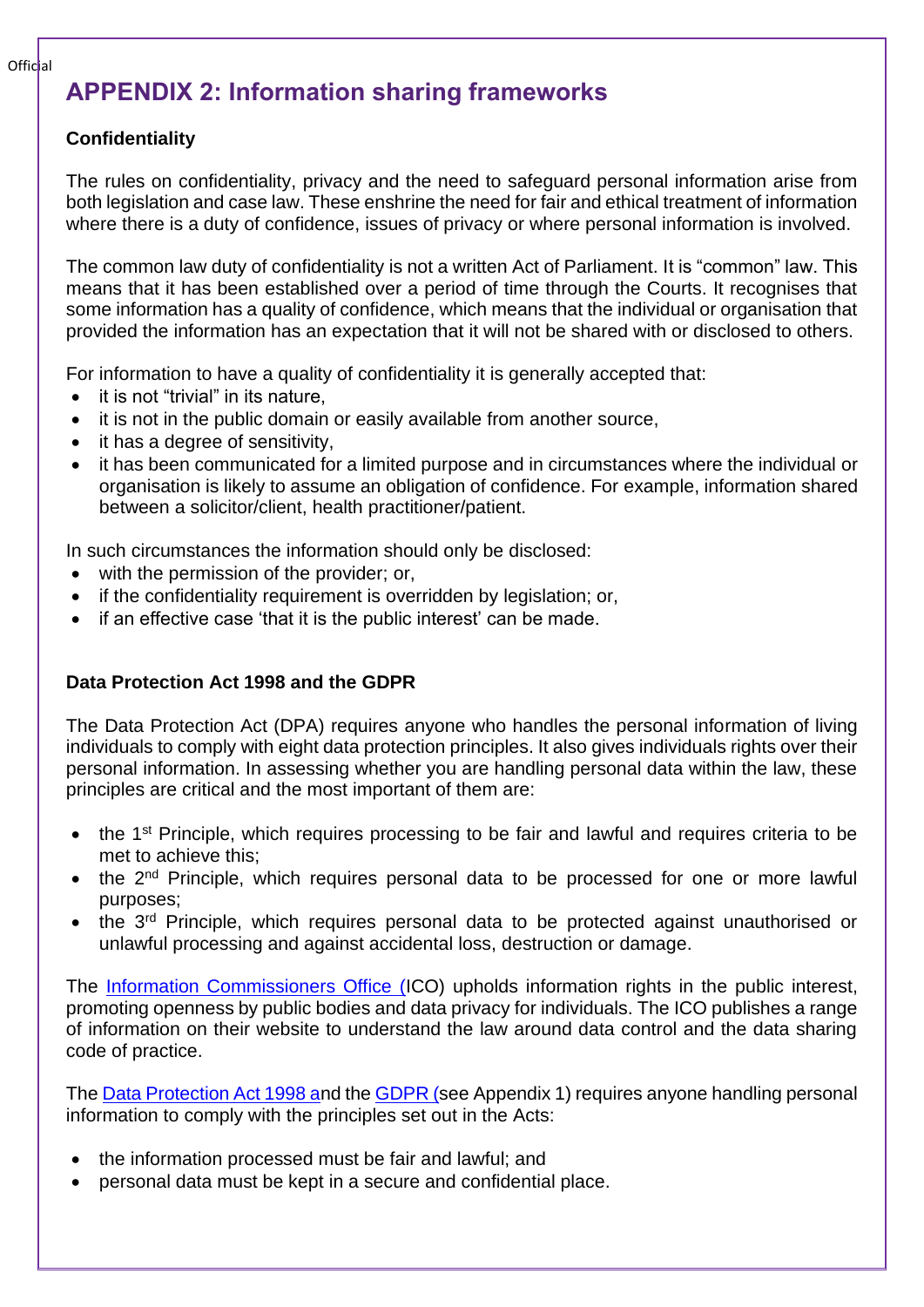## **The Crime and Disorder Act 1998**

The Crime and Disorder Act 1998 provides that "Any person may disclose information to a relevant authority under Section 115 of the Crime and Disorder Act 1998, 'where disclosure is necessary or expedient for the purposes of the Act (reduction and prevention of crime and disorder)'. 'Relevant authorities', broadly, are the police, local authorities, health authorities (clinical commissioning groups) and local probation boards"

## **Human Rights Act 1998**

Human rights are freedoms which belong to all individuals regardless of their nationality and citizenship. They are fundamentally important in maintaining a fair and civilised society.

In cases of concern or allegations against people who care for adults with care and support needs the Act is relevant when decisions have to be made which consider balancing one right against another, or one person's right against the interest of society. These rights are fundamental and the most important of them are:

- Article 6: Right to a fair trial A person has a right to a fair and public hearing within a reasonable amount of time. This applies both to criminal charges against them and to cases concerning their civil rights and obligations. If it is a criminal charge, the person is presumed innocent until proven guilty according to law and has certain guaranteed rights to defend themselves.
- Article 7: No punishment without the law  $-$  A person normally has the right not to be found guilty of an offence arising out of actions which at the time they committed them were not criminal.
- Article 8: Right to respect for private and family life a person has the right to respect for their family life, their home and their correspondence. This right can be restricted only in specified circumstances.

## **The Information Commissioners Office (ICO)**

The [Information Commissioners Office \(I](https://ico.org.uk/)CO) upholds information rights in the public interest. For further information about the law relating to data use/control can be found on their website.

## **Social Care Institute for Excellence (SCIE)**

Seven golden rules for information-sharing:

- ❖ **Remember that the Data Protection Act is not a barrier to sharing information** but provides a framework to ensure that personal information about living persons is shared appropriately.
- ❖ **Be open and honest** with the person (and/or their family where appropriate) from the outset about why, what, how and with whom information will, or could be, shared, and seek their agreement, unless it is unsafe or inappropriate to do so.
- ❖ **Seek advice** if you are in any doubt, without disclosing the identity of the person where possible.
- ❖ **Share with consent where appropriate** and, where possible, respect the wishes of those who do not consent to share confidential information. You may still share information without